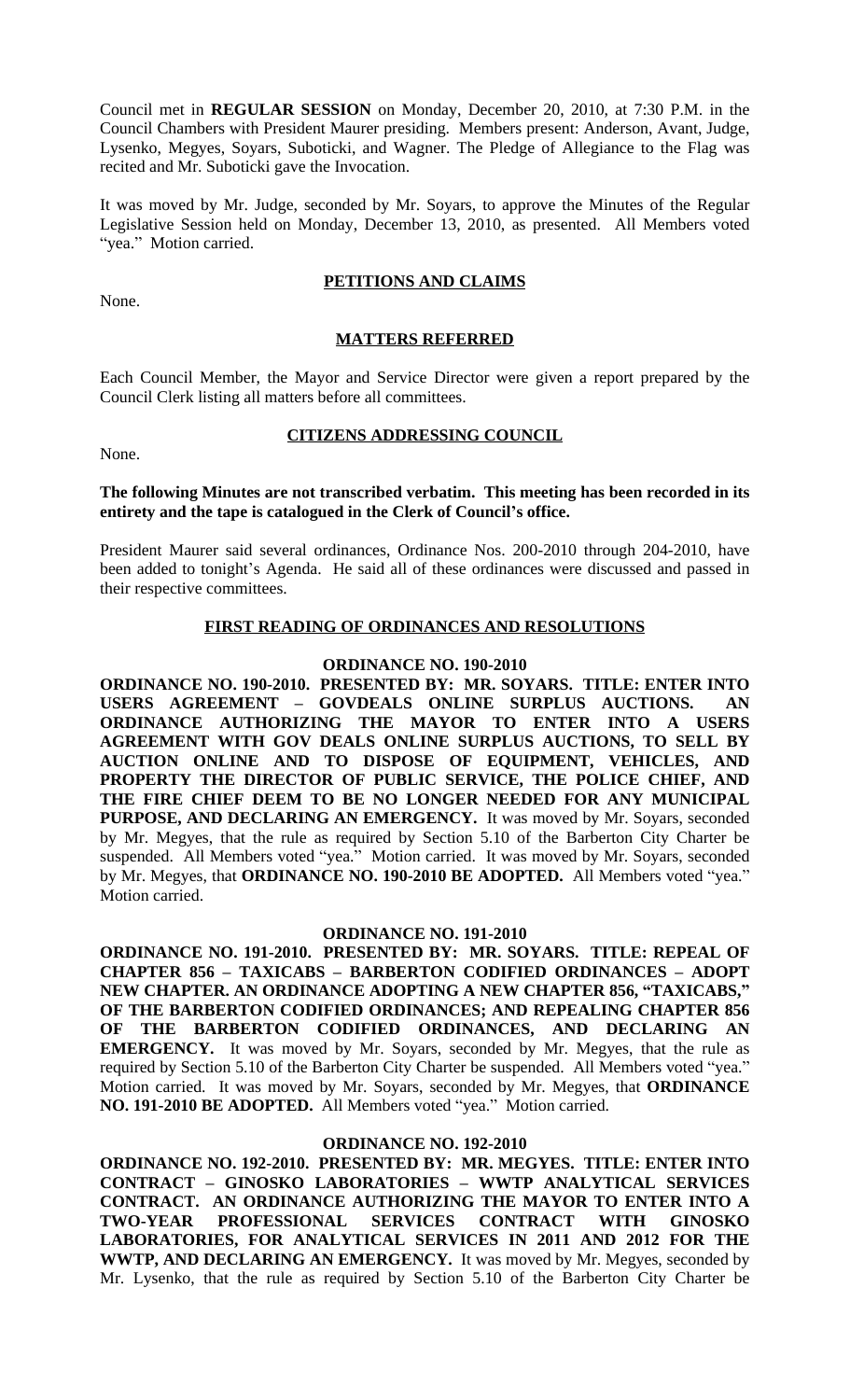suspended. All Members voted "yea." Motion carried. It was moved by Mr. Megyes, seconded by Mr. Lysenko, that **ORDINANCE NO. 192-2010 BE ADOPTED.** All Members voted "yea." Motion carried.

#### **ORDINANCE NO. 193-2010**

**ORDINANCE NO. 193-2010. PRESENTED BY: MR. MEGYES. TITLE: ENTER INTO CONTRACT – KENMORE CONSTRUCTION. AN ORDINANCE AUTHORIZING THE MAYOR TO ENTER INTO CONTRACT WITH KENMORE CONSTRUCTION COMPANY, IN THE AMOUNT OF \$12,225.12, FOR AN EMERGENCY REPAIR PERFORMED AT THE INTERSECTION OF BARBER ROAD AND MORGAN, AND DECLARING AN EMERGENCY.** It was moved by Mr. Megyes, seconded by Mr. Lysenko, that the rule as required by Section 5.10 of the Barberton City Charter be suspended. All Members voted "yea." Motion carried. It was moved by Mr. Megyes, seconded by Mr. Lysenko, that **ORDINANCE NO. 193-2010 BE ADOPTED.** All Members voted "yea." Motion carried.

**ORDINANCE NO. 194-2010**<br>**ORDINANCE NO. 194-2010. PRESENTED BY: MR ORDINANCE NO. 194-2010. PRESENTED BY: MR. MEGYES. TITLE: NEW SANITARY SEWERS – NORTON – OAK STREET AND GREENWICH ROAD. AN ORDINANCE AUTHORIZING AND DIRECTING THE MAYOR OF THE CITY OF BARBERTON TO APPROVE SHORT TERM RELIEF IN THE AMOUNT CHARGED FOR SYSTEM DEVELOPMENT CHARGES (SDCs) TO CERTAIN NORTON RESIDENTS, OF RESIDENTIAL PARCELS ONLY, WHO TIE-IN TO THE NEW SEWER LINES ON OAK STREET AND GREENWICH ROAD, AND DECLARING AN EMERGENCY.** It was moved by Mr. Megyes, seconded by Mr. Lysenko, that the rule as required by Section 5.10 of the Barberton City Charter be suspended. All Members voted "yea." Motion carried. It was moved by Mr. Megyes, seconded by Mr. Lysenko, that **ORDINANCE NO. 194-2010 BE ADOPTED.** Mr. Avant said he is leaning towards *not* supporting this ordinance. He said it will set a precedent down the road when more lines are laid and more people will want to hook up. He asked if these people are holding out to get a discount. Mr. Avant said he knows that Norton Council approved not to charge their fee against these residents. He said Barberton is the city doing the work, so he does not see where Norton is really giving anything up in this process. He said he feels it is unfair to all the people who have already hooked up to the City lines and have paid this fee. Mr. Avant said if they are holding out just to see what Barberton is willing to give them, they should be told what the fee is and, if they do not pay it now, they will have to pay -- maybe even more -- later because of what EPA is doing with septic systems when they go bad. President Maurer said the precedent was actually set back in 2000 or so when Rose Acres Allotment was done. He said the rationale was that we would be taking on new customers and we were trying to re-fit an existing residential neighborhood. He said the Utilities Director at that time, Mr. Waltz, suggested we reduce the sewer rates by fifty percent and keep everything else where it was. He said Mr. Palmer has been considering overhauling and reviewing the system development charges. Mr. Palmer, Service Director, said the City of Norton has already passed legislation to forego their system development charges for these two projects. He said personally, he would like to see us get more customers. He said right now they are in the process of running the figures to see how much was collected in the past on the system development charges and if the rate is stagnant or if it is going in the other direction. Mr. Palmer said we have not seen much development take place in the last few years. He said they were looking for a one or two-year moratorium on this charge -- not necessarily making it a long-term situation -- to see if they could get some stimulation on new development. He said that was the intent for this ordinance. Mr. Wagner said the septic systems on Oak Street and Greenwich have been condemned and he thinks those people are in dire straits. President Maurer asked if the residents would be able to use the regular gravity flow or if lift stations or grinder pumps need to be installed? Mr. Palmer said he believes it is the gravity system. He said Norton has one of the largest numbers of failed systems in Summit County. He said this would be a way to help them. President Maurer asked Mr. Palmer if he would continue to review the system. Mr. Palmer said he absolutely will continue to review it. President Maurer said hopefully we will have something definitive on that after the first of the year. President Maurer called for the vote on adoption. Mr. Soyars, Mr. Suboticki, Mr. Anderson, Mr. Lysenko, Mr. Judge, Mr. Megyes, and Mr. Wagner voted "yea." Mr. Avant voted "nay." Motion carried.

**RESOLUTION NO. 195-2010**

**RESOLUTION NO. 195-2010. PRESENTED BY: MR. JUDGE. TITLE: ENTER INTO CONTRACT – ODOT – EASTERN ROAD PROJECT. A RESOLUTION OF THE**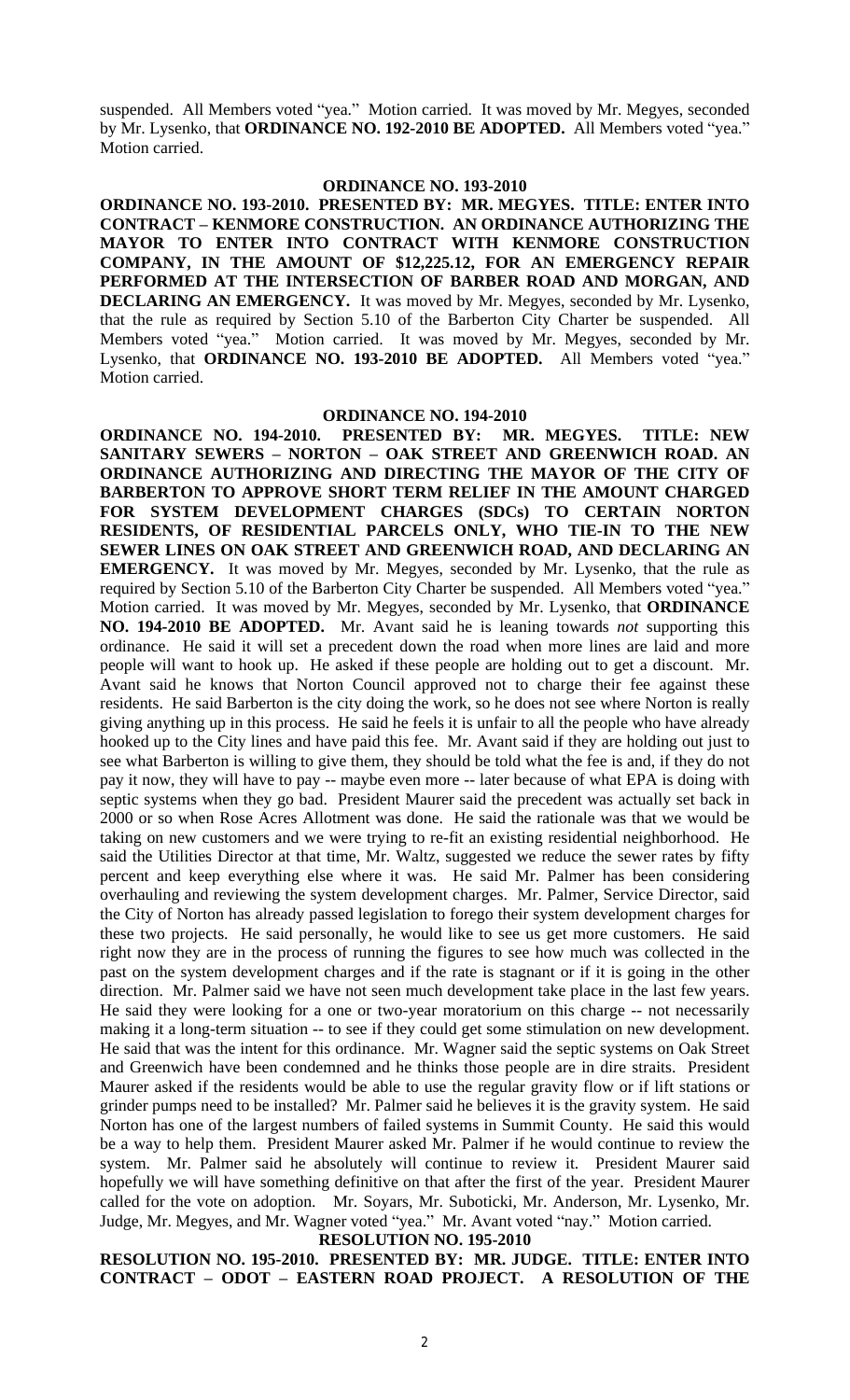**COUNCIL OF THE CITY OF BARBERTON AUTHORIZING THE MAYOR TO ENTER INTO CONTRACT WITH THE OHIO DEPARTMENT OF TRANSPORTATION (ODOT) TO PROCEED WITH THE EASTERN ROAD PROJECT, AND DECLARING AN EMERGENCY.** It was moved by Mr. Judge, seconded by Mr. Suboticki, that the rule as required by Section 5.10 of the Barberton City Charter be suspended. All Members voted "yea." Motion carried. It was moved by Mr. Judge, seconded by Mr. Suboticki, that **RESOLUTION NO. 195-2010 BE ADOPTED.** All Members voted "yea." Motion carried.

#### **ORDINANCE NO. 196-2010**

**ORDINANCE NO. 196-2010. PRESENTED BY: MR. AVANT. TITLE: APPROVAL OF CONTRACT – AUTHORIZE PAYMENT - UTILITIES. AN ORDINANCE APPROVING THE CONTRACT WITH KENMORE CONSTRUCTION COMPANY IN SEPTEMBER 2010 AND AUTHORIZING THE DIRECTOR OF FINANCE TO PAY AN INVOICE TO KENMORE CONSTRUCTION COMPANY, IN THE AMOUNT OF \$18,427.84, FOR AN EMERGENCY SEWER REPAIR ON 16TH STREET, N.W., IN SEPTEMBER 2010, AND DECLARING AN EMERGENCY.** It was moved by Mr. Avant, seconded by Mr. Megyes, that the rule as required by Section 5.10 of the Barberton City Charter be suspended. All Members voted "yea." Motion carried. It was moved by Mr. Avant, seconded by Mr. Megyes, that **ORDINANCE NO. 196-2010 BE ADOPTED.** All Members voted "yea." Motion carried.

### **ORDINANCE NO. 197-2010**

**ORDINANCE NO. 197-2010. PRESENTED BY: MR. AVANT. TITLE: APPROPRIATION – CDBG FUND. AN ORDINANCE APPROPRIATING \$7,268.89 FROM THE UNAPPROPRIATED ITEM OF THE COMMUNITY DEVELOPMENT BLOCK GRANT FUND TO THE COMMUNITY DEVELOPMENT BLOCK GRANT FUND OPERATING BUDGET, DUE TO FAÇADE LOAN PAYMENTS, IN ORDER TO CARRY OUT ELIGIBLE CDBG ACTIVITIES, AND DECLARING AN EMERGENCY.** It was moved by Mr. Avant, seconded by Mr. Lysenko, that the rule as required by Section 5.10 of the Barberton City Charter be suspended. All Members voted "yea." Motion carried. It was moved by Mr. Avant, seconded by Mr. Lysenko, that **ORDINANCE NO. 197-2010 BE ADOPTED.** All Members voted "yea." Motion carried.

#### **ORDINANCE NO. 198-2010**

**ORDINANCE NO. 198-2010. PRESENTED BY: MR. AVANT. TITLE: YEAR END APPROPRIATION OF FUNDS. AN ORDINANCE MODIFYING APPROPRIATIONS WITHIN CERTAIN FUNDS IN ORDER TO COVER EXPENSES TO THE END OF THE YEAR, AND DECLARING IT AN EMERGENCY.** It was moved by Mr. Avant, seconded by Mr. Anderson, that the rule as required by Section 5.10 of the Barberton City Charter be suspended. All Members voted "yea." Motion carried. It was moved by Mr. Avant, seconded by Mr. Anderson, that **ORDINANCE NO. 198-2010 BE ADOPTED.** All Members voted "yea." Motion carried.

#### **ORDINANCE NO. 199-2010**

**ORDINANCE NO. 199-2010. PRESENTED BY: MR. AVANT. TITLE: 2011 TEMPORARY BUDGET. AN ORDINANCE ADOPTING A TEMPORARY BUDGET FOR VARIOUS FUNDS OF THE CITY OF BARBERTON FOR THE PERIOD BEGINNING JANUARY 1, 2011, AND PROVIDING FOR THE ADMINISTRATION THEREOF, AND DECLARING IT AN EMERGENCY.** It was moved by Mr. Avant, seconded by Mr. Anderson, that the rule as required by Section 5.10 of the Barberton City Charter be suspended. All Members voted "yea." Motion carried. It was moved by Mr. Avant, seconded by Mr. Anderson, that **ORDINANCE NO. 199-2010 BE ADOPTED.** All Members voted "yea." Motion carried.

#### **ORDINANCE NO. 200-2010**

**ORDINANCE NO. 200-2010. PRESENTED BY: MR. JUDGE. TITLE: 2011 BIDS AND CONTRACTS - YEAR'S REQUIREMENTS FOR MATERIALS AND SERVICES. AN ORDINANCE AUTHORIZING THE DIRECTOR OF PUBLIC SERVICE OR THE DIRECTOR OF PUBLIC SAFETY TO ADVERTISE FOR BIDS AND/OR ENTER INTO CONTRACTS IN 2011, COVERING THE YEAR'S REQUIREMENTS FOR MATERIALS AND SERVICES USED IN THE ORDINARY AND DAILY OPERATION**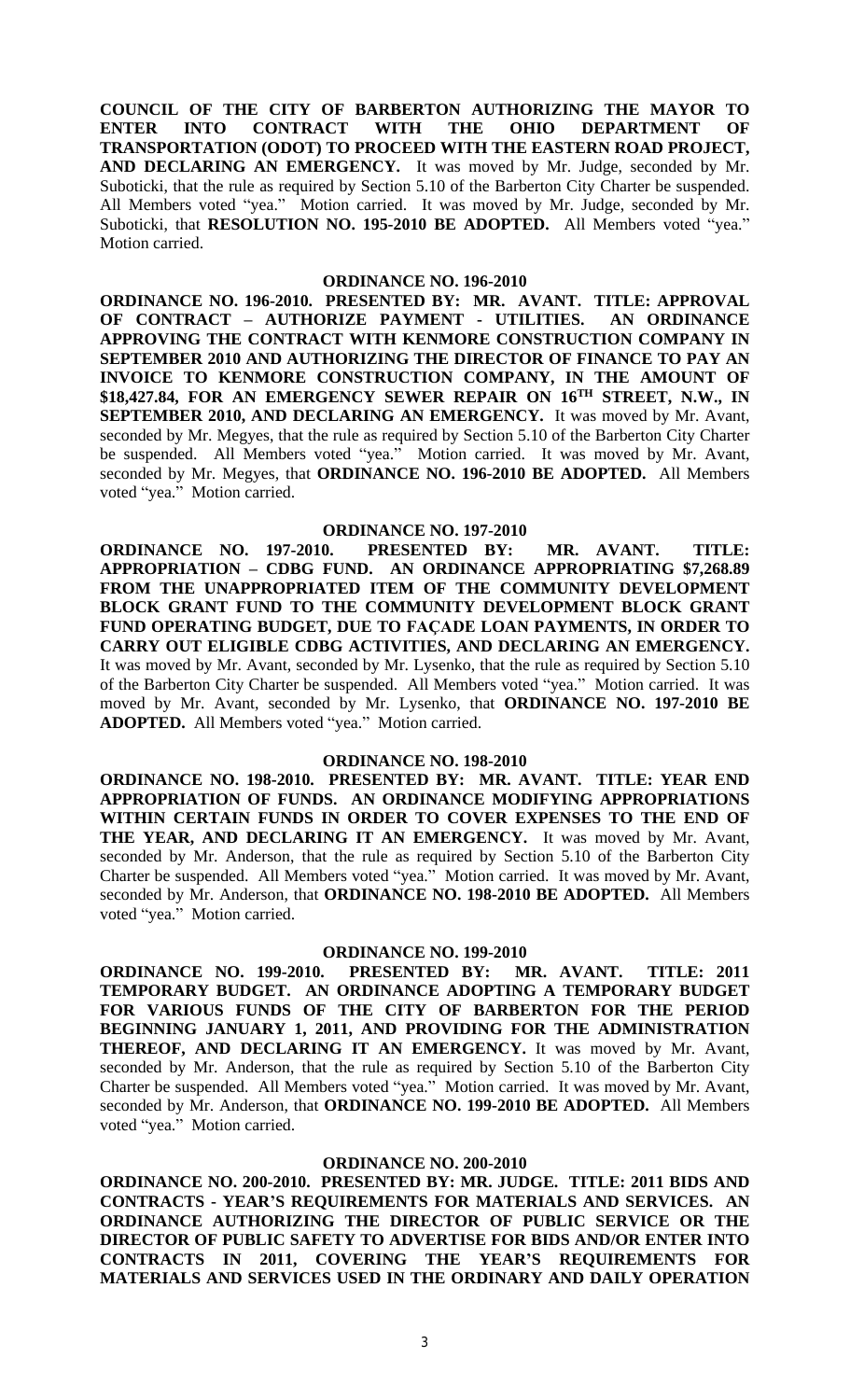**OF THE MUNICIPAL DEPARTMENTS IN THE CITY OF BARBERTON, AND DECLARING AN EMERGENCY.** It was moved by Mr. Judge, seconded by Mr. Suboticki, that the rule as required by Section 5.10 of the Barberton City Charter be suspended. All Members voted "yea." Motion carried. It was moved by Mr. Judge, seconded by Mr. Suboticki, that **ORDINANCE NO. 200-2010 BE ADOPTED.** All Members voted "yea." Motion carried.

#### **ORDINANCE NO. 201-2010**

**ORDINANCE NO. 201-2010. PRESENTED BY: MR. MEGYES. TITLE: AMEND ORD. NO. 191-2004 – SANITARY SEWER SYSTEM DEVELOPMENT CHARGES. AN ORDINANCE AMENDING THE "SYSTEM DEVELOPMENT CHARGE ADMINISTRATION" SECTION OF ORDINANCE NO. 191-2004 BY APPROVING RELIEF IN THE AMOUNT CHARGED FOR SYSTEM DEVELOPMENT CHARGES (SDCs) FOR CERTAIN CITY OF BARBERTON RESIDENTS, OF RESIDENTIAL PARCELS ONLY, WHO TIE-IN TO SEWER LINES, AND DECLARING AN EMERGENCY.** It was moved by Mr. Megyes, seconded by Mr. Lysenko, that the rule as required by Section 5.10 of the Barberton City Charter be suspended. All Members voted "yea." Motion carried. It was moved by Mr. Megyes, seconded by Mr. Lysenko, that **ORDINANCE NO. 201-2010 BE ADOPTED.** Mr. Avant said this ordinance has some vague changes to follow up with the discount given to the Norton residents, so for consistency, he will be voting "no." President Maurer called for the vote on adoption. Mr. Anderson, Mr. Megyes, Mr. Suboticki, Mr. Wagner, Mr. Judge, Mr. Lysenko, and Mr. Soyars voted "yea." Mr. Avant voted "nay." Motion carried.

#### **ORDINANCE NO. 202-2010**

**ORDINANCE NO. 202-2010. PRESENTED BY: MR. AVANT. TITLE: AUTHORIZE PAYMENT - SPECIALIZED CONSTRUCTION. AN ORDINANCE AUTHORIZING THE DIRECTOR OF FINANCE TO PAY AN INVOICE TO SPECIALIZED CONSTRUCTION, IN THE AMOUNT OF \$49,469, FOR THE 2010 JOINT CRACK SEALING PROGRAM, AND DECLARING AN EMERGENCY.** It was moved by Mr. Avant, seconded by Mr. Judge, that the rule as required by Section 5.10 of the Barberton City Charter be suspended. All Members voted "yea." Motion carried. It was moved by Mr. Avant, seconded by Mr. Judge, that **ORDINANCE NO. 202-2010 BE ADOPTED.** All Members voted "yea." Motion carried.

### **ORDINANCE NO. 203-2010**

**ORDINANCE NO. 203-2010. PRESENTED BY: MR. AVANT. TITLE: AMENDING ORD. NO. 55-2010 - EMPLOYEE COMPENSATION AND PAY GRADES FOR NON-BARGAINING EMPLOYEES . AN ORDINANCE AMENDING ORDINANCE NO. 55- 2010, "EMPLOYEE COMPENSATION AND PAY GRADES FOR NON BARGAINING EMPLOYEES," BY CONTINUING, THROUGH 2011, THE 3.95% REDUCTION IMPLEMENTED IN THE SALARY OF EACH EXEMPT AND NON-EXEMPT EMPLOYEE IN SECTIONS 1 AND 2; AND ELIMINATING ANNIVERSARY INCREASES FOR 2010/2011; AND ADDING FIVE (5) PERSONAL DAYS FOR A TOTAL OF SEVEN (7) PERSONAL DAYS FOR 2011, AND DECLARING AN EMERGENCY**. It was moved by Mr. Avant, seconded by Mr. Anderson, that the rule as required by Section 5.10 of the Barberton City Charter be suspended. All Members voted "yea." Motion carried. It was moved by Mr. Avant, seconded by Mr. Anderson, that **ORDINANCE NO. 203-2010 BE ADOPTED.** All Members voted "yea." Motion carried.

#### **ORDINANCE NO. 204-2010**

**ORDINANCE NO. 204-2010. PRESENTED BY: MR. AVANT. TITLE: AMENDING ORD. NO. 243-2009 – EMPLOYEES NOT INCLUDED IN NON-BARGAINING PAY GRADES. AN ORDINANCE AMENDING ORDINANCE NO. 243-2009, "EMPLOYEES NOT INCLUDED IN NON-BARGAINING PAY GRADES," BY DELETING "PROJECT" FROM THE PART TIME PROJECT ASSISTANT TO MANAGER OF WATER TREATMENT TITLE; AND CONTINUING, THROUGH 2011, THE 3.95% REDUCTION IN THE SALARIES OF THE DIRECTOR OF PUBLIC SERVICE, THE CLERK OF COUNCIL, AND THE DIRECTOR OF PUBLIC SAFETY; AND ADDING FIVE PERSONAL DAYS IN 2011 FOR THE EMPLOYEES SO STATED, AND DECLARING AN EMERGENCY.** It was moved by Mr. Avant, seconded by Mr. Anderson, that **ORDINANCE NO. 204-2010 BE ADOPTED.** President Maurer said our department heads seem to step up to the plate, foregoing more wages. He said he appreciates their efforts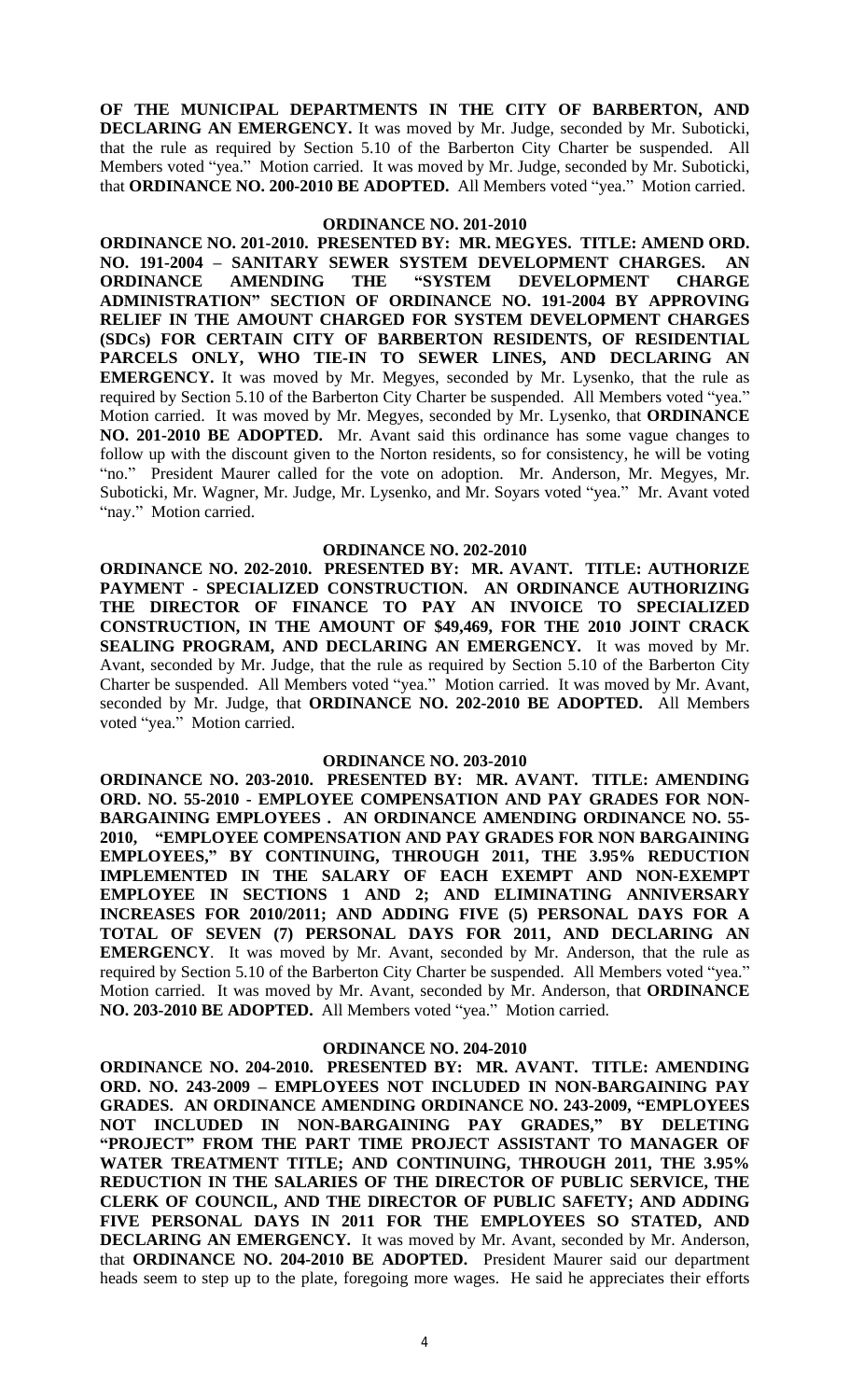and all the other employees of the City. He said this is a very small group of people, but he feels the Mayor has done the right thing. President Maurer called for the vote on adoption. All Members voted "yea." Motion carried.

# **SECOND READING OF ORDINANCES AND RESOLUTIONS**

### **ORDINANCE NO. 187-2010**

# **ORDINANCE NO. 187-2010. PRESENTED BY: MR. ANDERSON. TITLE: DONATION OF CANNON. AN ORDINANCE AUTHORIZING THE MAYOR TO DONATE THE LAKE ANNA CANNON, OWNED BY THE CITY. TO THE BARBERTON HISTORICAL SOCIETY, AND DECLARING AN EMERGENCY.**

*First Reading – December 13, 2010. Second Reading – December 20, 2010.* It was moved by Mr. Anderson, seconded by Mr. Judge, that the rule as required by Section 5.10 of the Barberton City Charter be suspended. All Members voted "yea." Motion carried. It was moved by Mr. Anderson, seconded by Mr. Judge, that **ORDINANCE NO. 187-2010 BE ADOPTED.** Mr. Anderson said he called the Historical Society to see if they would be willing to take the cannon. He said this cannon has been housed at Brady Avenue for almost three years and it bothered him that there was no proper spot for it. Mr. Anderson said he believes the Historical Society will restore it to the best of their ability and people will get to know why we have the cannon when they conduct their tours. He said he does not think there is a better place for it. President Maurer called for the vote on adoption. All Members voted "yea." Motion carried.

#### **ORDINANCE NO. 189-2010**

**ORDINANCE NO. 189-2010. PRESENTED BY: MR. AVANT. TITLE: BARBERTON COMMUNITY FOUNDATION – "SPENDING POLICY – INVASION OF PRINCIPAL FUND." A RESOLUTION OF THE COUNCIL OF THE CITY OF BARBERTON AUTHORIZING CERTAIN AMENDMENTS TO ARTICLE XI, SECTION 4(a) OF THE CODE OF REGULATIONS OF THE BARBERTON COMMUNITY FOUNDATION ENTITLED, "SPENDING POLICY AND INVASION OF PRINCIPAL," IN ORDER TO FURTHER ENSURE THE PERPETUITY OF THE "PRINCIPAL FUND" AND TO IMPROVE THE ABILITY TO GRANT ON A REGULAR BASIS, AND DECLARING AN EMERGENCY.** 

*First Reading – December 13, 2010. Second Reading – December 20, 2010.*

It was moved by Mr. Avant, seconded by Mr. Anderson, that the rule as required by Section 5.10 of the Barberton City Charter be suspended. All Members voted "yea." Motion carried. It was moved by Mr. Avant, seconded by Mr. Anderson, that **ORDINANCE NO. 189-2010 BE ADOPTED.** All Members voted "yea." Motion carried.

# **THIRD READING OF ORDINANCES AND RESOLUTIONS**

#### **ORDINANCE NO. 180-2010**

**ORDINANCE NO. 180-2010. PRESENTED BY: MR. MEGYES. TITLE: ENTER INTO CONTRACT – QUASAR ENERGY GROUP – FEASIBILITY STUDY – ANAEROBIC DIGESTION PLANT. AN ORDINANCE AUTHORIZING THE MAYOR TO ENTER INTO A PROFESSIONAL SERVICES CONTRACT WITH QUASAR ENERGY GROUP, IN THE AMOUNT OF \$50,000, TO COMMENCE WITH PART ONE OF AN ENERGY FEASIBILITY STUDY FOR AN ANAEROBIC DIGESTION PLANT AT THE WWTP, AND DECLARING AN EMERGENCY.** 

*First Reading – November 22, 2010. Second Reading – December 13, 2010. Third Reading – December 20, 2010.*

It was moved by Mr. Megyes, seconded by Mr. Lysenko, that **ORDINANCE NO. 180-2010 BE ADOPTED.** Mr. Judge said he is assuming all of Council received the question-and-answer letter from Quasar this evening. He said one question on this list is: "What happens if Quasar fails?" Mr. Judge said the reply is: "That is a potential. It could happen." He said our Law Director should include protection in the contract. He asked Mrs. Miller, if this ordinance passes, if there is standard language to protect the City should the project fail. Mrs. Miller said she has not seen the contract, but it can certainly be negotiated when presented. Mr. Judge said he wished Council had received this question-and-answer information before this evening. Mrs. Miller said she has never seen it. Mr. Lysenko said this is a feasibility study only. He said the actual contract would come later, assuming Quasar and the City would want to keep going. He said that is something to keep in mind for later. Mr. Avant asked if the \$50,000 will be spent this